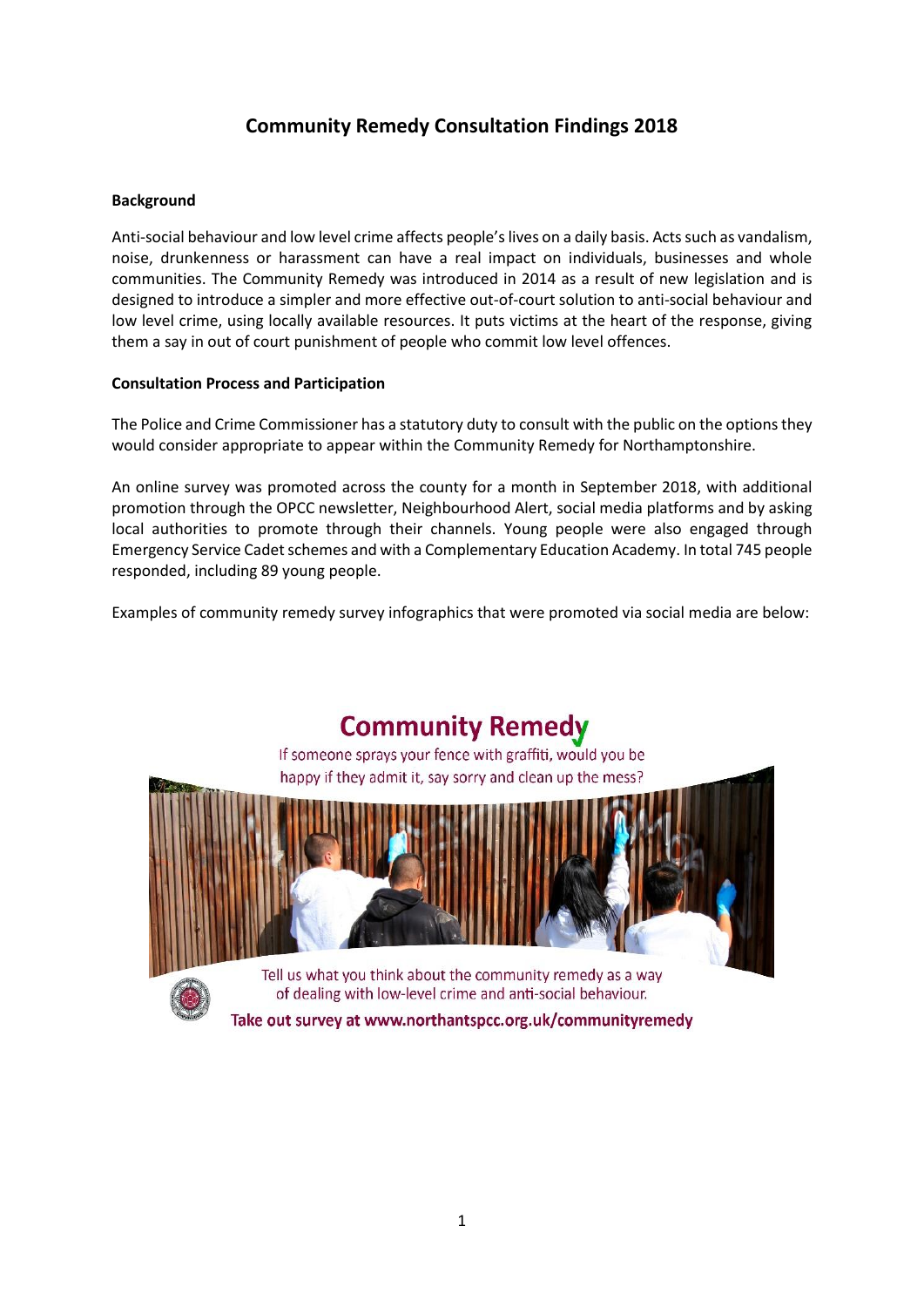# **Community Reme** The community remedy puts victims at the heart of justice and gives them a say in how an offender can



# Example below of local authority promotion.



#### **Results**

A large number of people agreed that their preference would be to use a selection of options from the community remedy, and that it would very much depend on the individual situation of the victim and offender; e.g. the victim may like the offender to pay financially or they might be satisfied with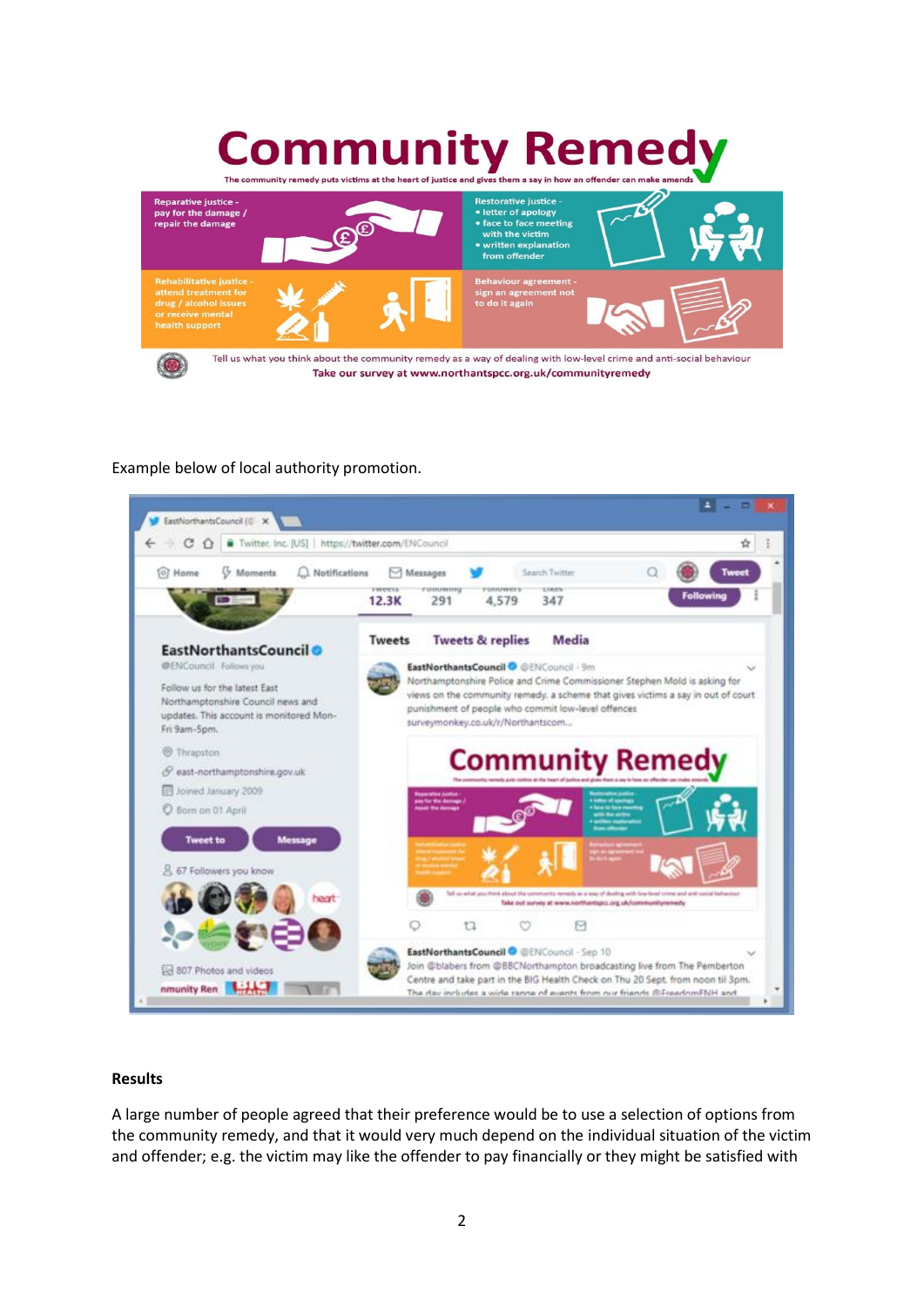unpaid work being undertaken. However questions were asked about specific elements of the community remedy individually.

# **Reparative Justice**

*When asked "How much do you agree or disagree with these options being offered as part of the community remedy;*

*Providing the victim with financial compensation to repair or replace the damage? The offender personally repairing damage (e.g. cleaning of graffiti or repairing a fence panel) Undertaking unpaid work at a venue agreed with the victim?"*

91% of respondents were in agreement with reparative justice being offered within the community remedy options. A full breakdown is below.

| Strongly agree* | Agree | Neither agree<br>nor disagree | <b>Disagree</b> | Strongly disagree |
|-----------------|-------|-------------------------------|-----------------|-------------------|
| 56%             | 35%   | 6%                            | 2%              | 2%                |

\*Percentages may not always add up to 100% exactly due to rounding error.

There were 514 comments made about reparative justice, with the top 5 themes relating to:

| 31% | Offenders should understand the impact of crime, that actions have consequences<br>and they should take responsibility:                                            |
|-----|--------------------------------------------------------------------------------------------------------------------------------------------------------------------|
|     | "because having to compensate someone teaches the people value of the damage they<br>cause and what people have to go through to put things right"                 |
|     | "They need to understand right from wrong and pay back for any damage caused"                                                                                      |
|     | "The criminal should understand his/her responsibility within society. For every action<br>there is a reaction."                                                   |
|     | "The offender needs to realise, bad behaviour is not acceptable in a decent society and<br>needs to make amends."                                                  |
| 15% | This is a positive approach and has benefits for victims:                                                                                                          |
|     | "Gives victim and offender chance to build up trust again and helps victim fix problem<br>and help offender rehabilitate."                                         |
|     | "Makes it more personal and offender accountable for their actions directly with the<br>victim who can see the punishment and benefit from it."                    |
| 12% | The offender should be made to pay for the damage, but it must be enforceable and<br>realistic:                                                                    |
|     | "Recompense and compensation should always be greater the cost of the crime (I would<br>go as far as saying for every £1 of loss should carry £2 of compensation)" |
|     | "Agree to financial compensation, but you want the damage to be repaired properly.<br>Would the offender have the skills to do that in all cases?"                 |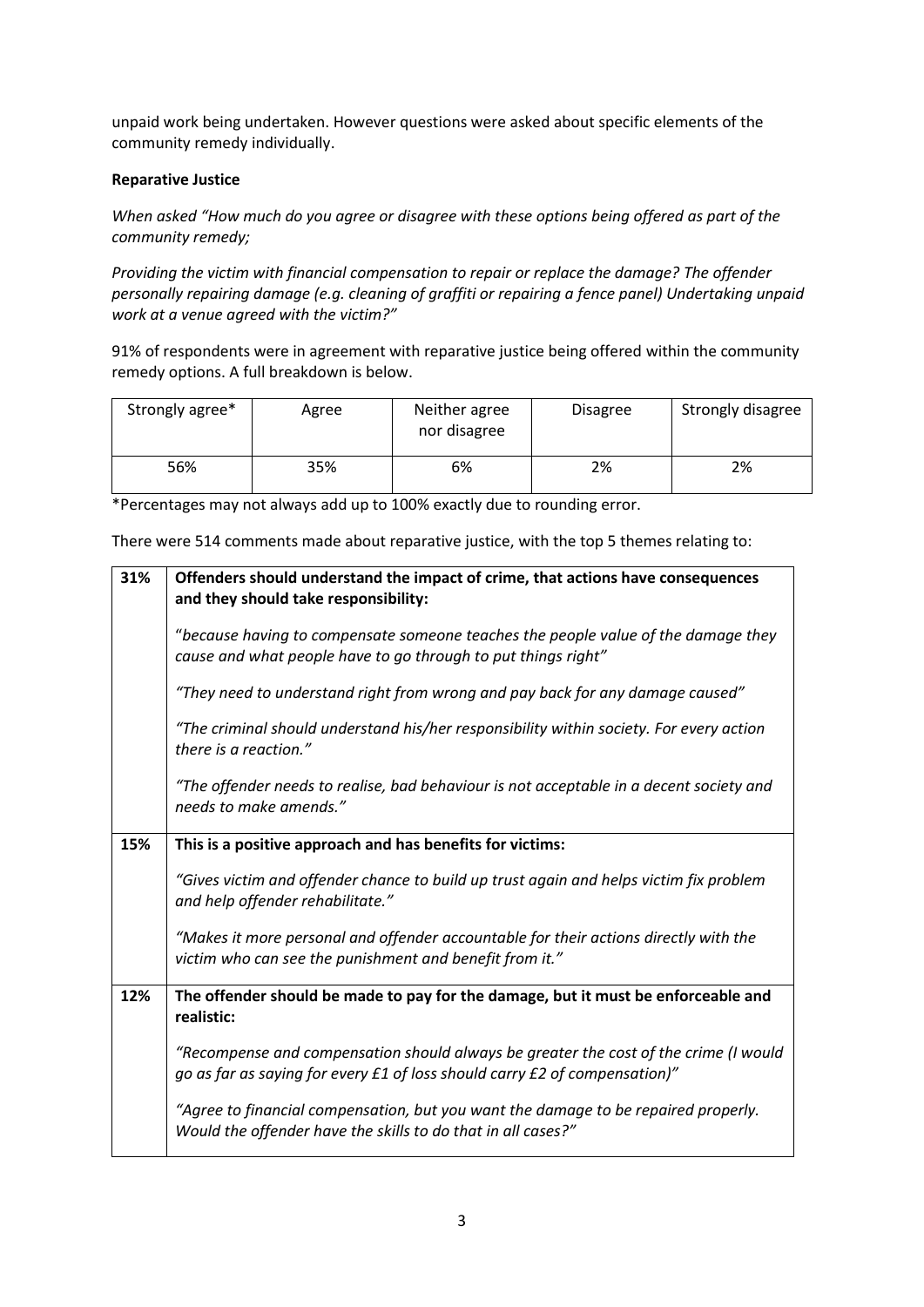|     | "However others were concerned about the cost; "I am concerned of the financial<br>repayment part if they are unemployed as a lot of offenders are as repayment of say £2<br>a week is pointless"                                         |
|-----|-------------------------------------------------------------------------------------------------------------------------------------------------------------------------------------------------------------------------------------------|
| 11% | The offender should be made to undertake work in the community, to repair the<br>damage or undertake other forms of unpaid work;                                                                                                          |
|     | "the offender is more likely to understand the consequences of his/her actions if there is<br>physical work/cleaning involved, also feel the financial costs"                                                                             |
|     | "If the crime doesn't warrant a custodial sentence and a fine is only likely to be taken at<br>$f1-2$ a week then the offender should be made to do unpaid worker either for the victim<br>or the community where the offence took place" |
| 6%  | Others felt community remedy options were too soft on offenders and would not act<br>as a deterrent, and other processes such as courts should be used;                                                                                   |
|     | "this will only be possible if the police investigate and can take the offender to court<br>otherwise there will be no sanction to make them repair the damage done."                                                                     |
|     | "It depends of the crime really, I was broken into early this year no amount of money<br>would help me feel more secure in my home, plus punishment won't do any good as<br>they will only commit crime elsewhere."                       |

The comments gathered from young people were very similar to that of adults, with the highest amount of comments from young people in agreement that the use of reparative justice is a positive approach.

"*both the offender and the victim can start a fresh after they fix the damage"*

*"actually help the victim as they repair damage done*"

However individual young people were concerned about whether they would be able to afford to pay for any damages done; "*only for minor damages as young people couldn't afford it*"

# **Restorative Justice**

When asked

*"How much do you agree or disagree with these options being offered as part of the community remedy?*

*For the offender to provide the victim with a letter of apology. To have a face to face meeting hosted by an independent facilitator, between the victim and offender, where the offender has agreed to apologise, and the victim is able to discuss the impact it has had on them."*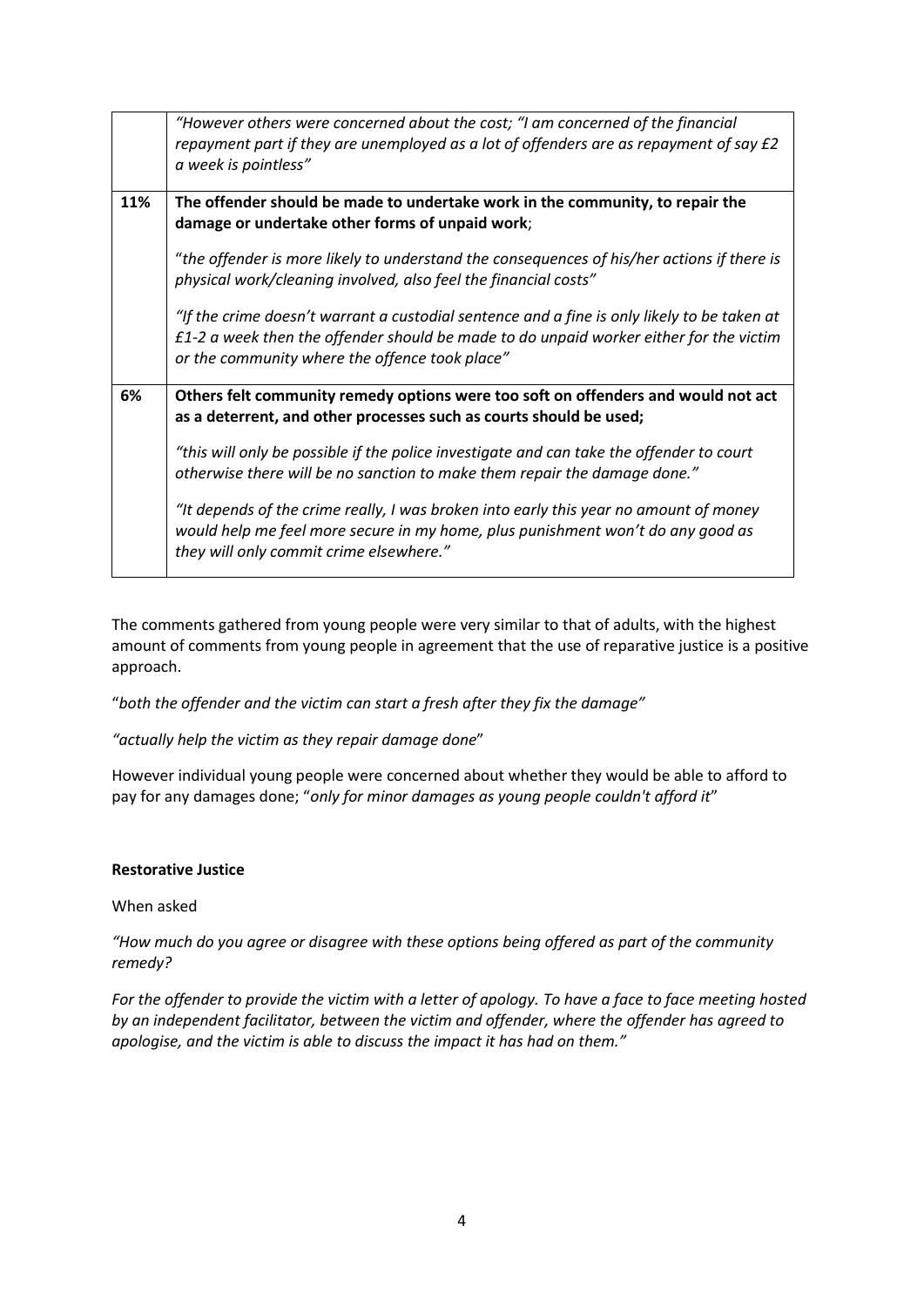Over half of respondents (53%) were in agreement with restorative justice being offered within the community remedy options, the full breakdown is below.

| Strongly agree | Agree | Neither agree<br>nor disagree | <b>Disagree</b> | Strongly disagree |
|----------------|-------|-------------------------------|-----------------|-------------------|
| 25%            | 28%   | 22%                           | 16%             | 9%                |

A greater number of people neither agreed nor disagreed, this is reflected in the respondent's comments. This may be due to the various forms in which restorative approaches can be utilised; from having a letter or messages passed between an offender and victim, to having a face to face meeting. Respondents tended to prefer some forms of restorative approaches more than others, and this seemed very dependent on the individual. Some felt that a letter did not act as a deterrent, and did not want to meet an offender, whilst others preferred a face to face approach. Others wanted a greater understanding of what a restorative approach would involve, particularly in terms of a face to face meeting, and wanted reassurance that victims would have a choice.

A summary of the top four themes from the 515 comments made are below;

| 33% | People spoke positively about using restorative approaches, particularly face<br>to face facilitated meetings between the victim and offenders, and how this<br>approach allows offenders to understand the impact and consequences of the<br>crime and to take responsibility. |
|-----|---------------------------------------------------------------------------------------------------------------------------------------------------------------------------------------------------------------------------------------------------------------------------------|
|     | "The offender directly sees the inconvenience and suffering their actions have<br>caused."                                                                                                                                                                                      |
|     | "It would help the offender to confront the outcome of his/her crimes and maybe<br>learn from the victims view of the crime"                                                                                                                                                    |
|     | "Communication and understanding is always a good thing"                                                                                                                                                                                                                        |
|     | "Very positive that the victim receives an apology and has chance to tell the<br>offender how the offenders actions affected them."                                                                                                                                             |
| 21% | The approach used needs to be agreed by the victim and of their choosing,<br>including concerns about the wellbeing of the victim going through a face to<br>face meeting and concerns about repercussions;                                                                     |
|     | "Depends on how much victims are suffering as they might not want this"                                                                                                                                                                                                         |
|     | "This is pointless and would introduce the victim to the offender and could<br>possibly put them in jeopardy of repeat behaviour."                                                                                                                                              |
|     | "this should only be the case if the victim chooses this option"                                                                                                                                                                                                                |
| 19% | Restorative approaches do not act as a deterrent or punishment                                                                                                                                                                                                                  |
|     | I wouldn't find that to be much of an impact of incentive for offenders to change                                                                                                                                                                                               |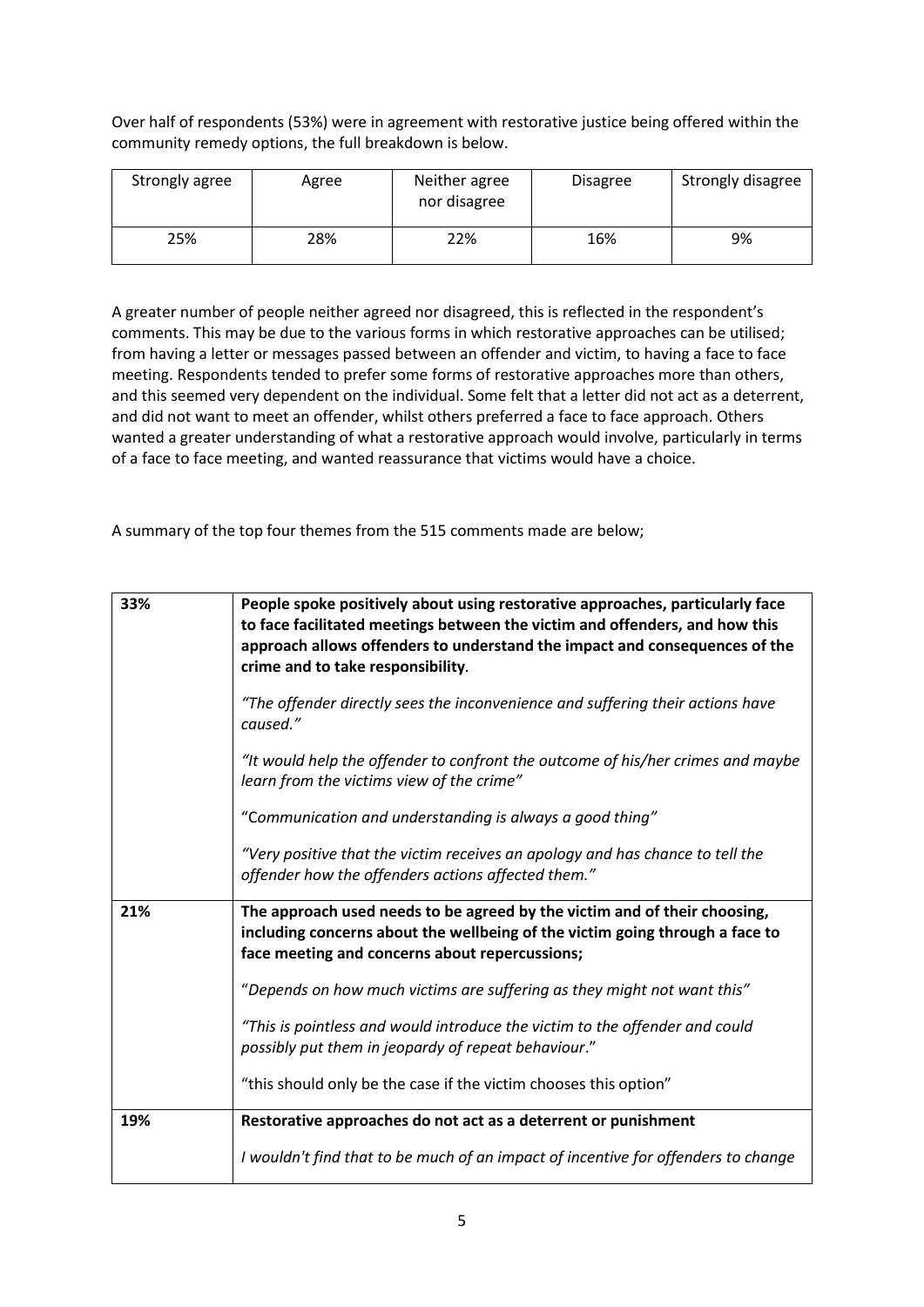|     | It's too easy to write a letter or to say sorry - actions speak louder than words<br>I wouldn't appreciate receiving a letter of apology if my property had been<br>damaged                               |
|-----|-----------------------------------------------------------------------------------------------------------------------------------------------------------------------------------------------------------|
| 14% | Concern that offenders will go through the process without being genuinely<br>remorseful<br>"Can't see how this would help as the offender's would just say what they know<br>people would want to hear." |

Overall young people had a similar views to adults, however they tended to be more positive and open to the use of restorative approaches when compared with adults, and several commented that restorative approaches enabled the offender to show they were sorry for what they had done.

# **Rehabilitative**

Respondents were asked

*"How much do you agree or disagree with these options being offered as part of the community remedy?*

*For the offender to agree to undergo a rehabilitative course e.g. to address alcohol or drug issues. Typically the offender would pay to attend this course. Trauma related support for those with specific mental health needs."*

In response 81% agreed that rehabilitative options should be included.

| Strongly agree | Agree | Neither agree<br>nor disagree | <b>Disagree</b> | Strongly disagree |
|----------------|-------|-------------------------------|-----------------|-------------------|
| 49%            | 32%   | 13%                           | 4%              | 3%                |

The top five themes that arose from the 764 comments made were;

| 34% | Support should be offered to offenders particularly to deal with the root causes e.g.<br>addictions, mental health needs, concerns that current support services particularly<br>around mental health are not resourced to achieve the level of support needed; |
|-----|-----------------------------------------------------------------------------------------------------------------------------------------------------------------------------------------------------------------------------------------------------------------|
|     | "Drugs and alcohol are a huge problem with crime. They need help to start a new<br>crime free life"                                                                                                                                                             |
|     | "No doubt that offenders may have mental health issues and need help. If it can be<br>given - to prevent reoffending- then it should be available"                                                                                                              |
| 21% | Focussing on rehabilitation is positive, and it will help reduce re-offending;                                                                                                                                                                                  |
|     | "This remedy goes to the heart of the cause of the behaviour and provides an<br>opportunity to prevent recurrence of offending behaviour"                                                                                                                       |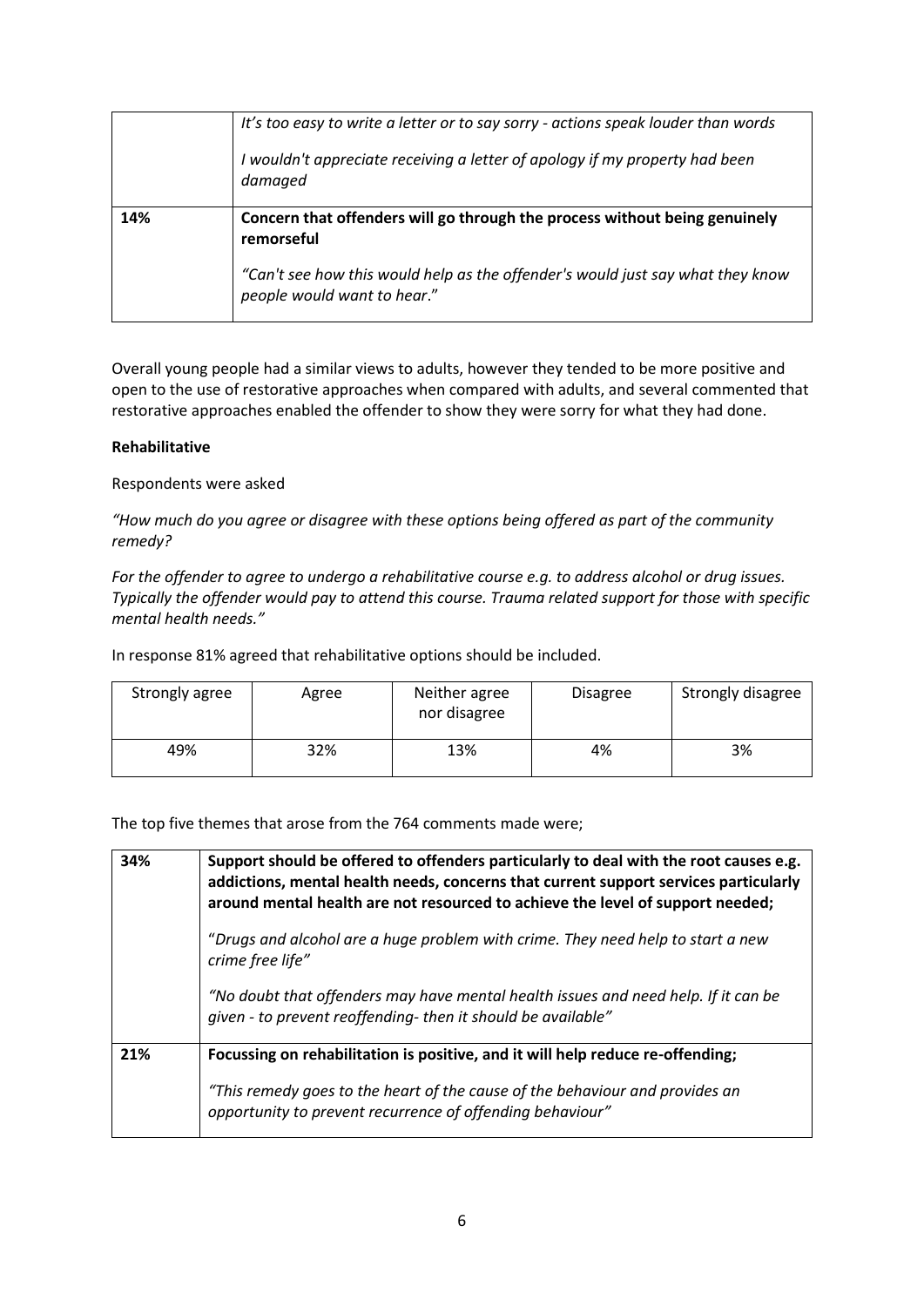|     | "It must be a desirable outcome that some offenders may possibly stop their<br>offending behaviour and lead a useful life that would ultimately be cost effective for<br>tax payers and the greater community at large."         |
|-----|----------------------------------------------------------------------------------------------------------------------------------------------------------------------------------------------------------------------------------|
| 18% | Concern over how offenders will afford to pay for any courses, and will this lead to<br>defaults on payments, or the general public having to pick up the cost? Others<br>disagreed and thought offenders should be made to pay; |
|     | "The difficulty would be to make them pay if they are of limited means. Which is likely<br>to be the case."                                                                                                                      |
|     | "Most would not be working so how would they pay?"                                                                                                                                                                               |
|     | "expect they would default on attending/paying"                                                                                                                                                                                  |
|     | "Only if the perpetrator can pay not us"                                                                                                                                                                                         |
| 6%  | Other comments that could not be easily categorised-several comments related to<br>being unsure if this would work effectively or specific comments on issues in their<br>local neighbourhood relating to drugs or alcohol       |
| 6%  | Concern that not all offenders will attend, and those that do must want to attend                                                                                                                                                |
|     | "For this to work the offender needs to want it"                                                                                                                                                                                 |
|     | "Alcohol or drug help will only work if the offender wants to participate, not if they<br>are forced to."                                                                                                                        |

Young people were particularly positive about offering rehabilitative options and dealing with the root causes of their behaviour;

"the offender gets the correct help needed rather than sending them out to do it again"

"I strongly agree with this because rehabilitation courses can change people's lives for good"

"they can break away from addiction"

# **Behaviour Agreement**

Respondents were asked;

*"How much do you agree or disagree with this option being offered as part of the community remedy?* 

*Signing an agreement where the offender agrees not to repeat such behaviour in the future."*

There was less agreement with behaviour agreements being included (45% agreed)

| Strongly agree | Agree | Neither agree<br>nor disagree | <b>Disagree</b> | Strongly disagree |
|----------------|-------|-------------------------------|-----------------|-------------------|
| 23%            | 22%   | 23%                           | 16%             | 17%               |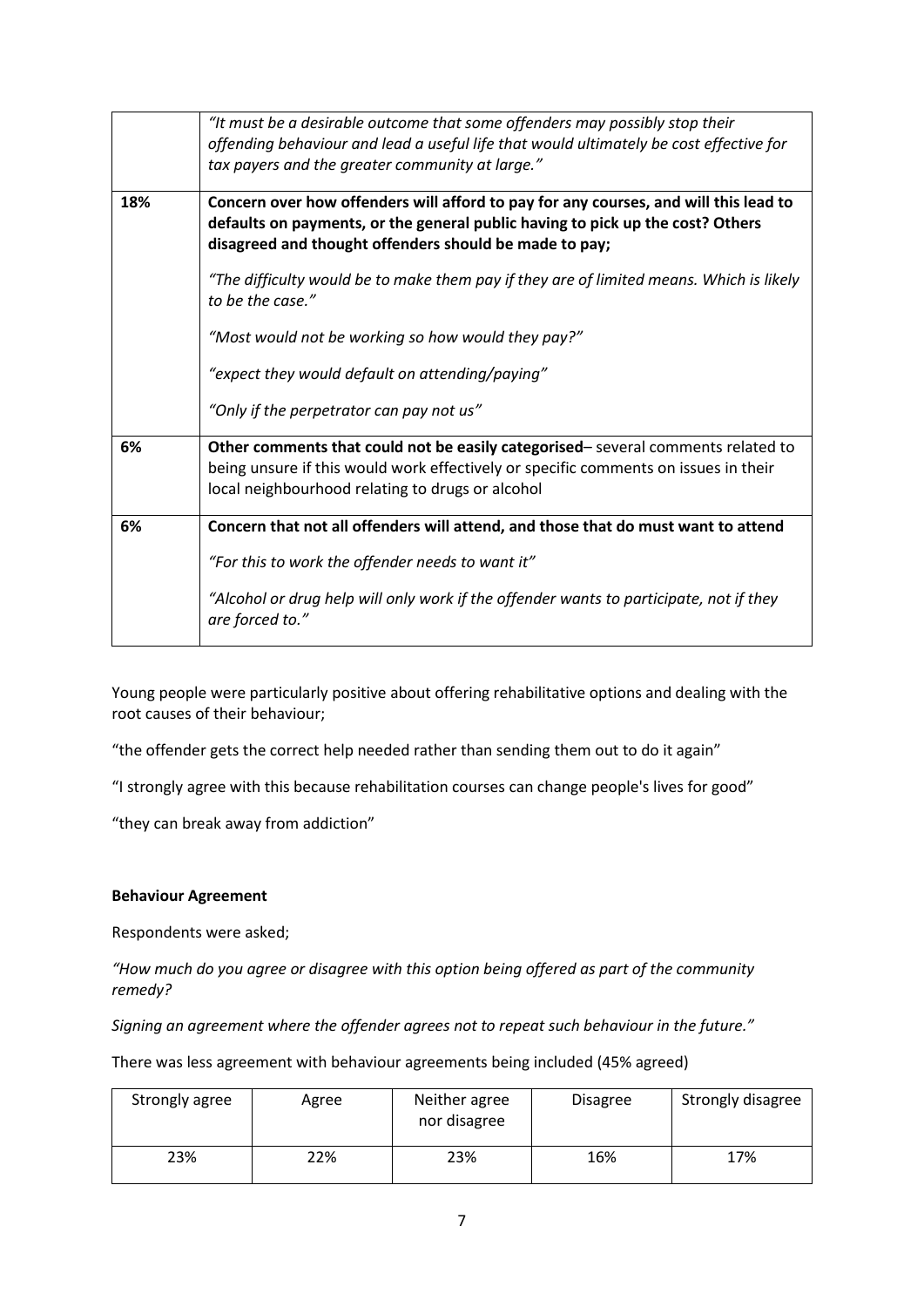| 47% | There was concern that behavioural agreements are not effective                                                                                                                                                                                    |
|-----|----------------------------------------------------------------------------------------------------------------------------------------------------------------------------------------------------------------------------------------------------|
|     | "they may sign anything to get away with it, but it just would not work"                                                                                                                                                                           |
|     | "Depends whether they stick to the agreement or cynically sign one to get off further<br>punishment. Doubt it would really be effective except for the very young."                                                                                |
| 22% | How behaviour agreements will be monitored and if they are not adhered to then<br>what consequences there would be?                                                                                                                                |
|     | "Depends on the consequences if they break the agreement as they has to be some<br>form of reason to sign"                                                                                                                                         |
|     | "If they sign this there must be some penalty if they breach this."                                                                                                                                                                                |
|     | "Enforcement of such an agreement would be difficult."                                                                                                                                                                                             |
|     | "Can this be satisfactorily monitored and enforced?"                                                                                                                                                                                               |
| 9%  | Behaviour agreements do not act as a deterrent and are too soft a punishment;                                                                                                                                                                      |
|     | "Unlikely to work long term without deterrent"                                                                                                                                                                                                     |
|     | "No, this is too soft an option. Northamptonshire should lead the way with no<br>nonsense policing and have a real hard line to crime prevention (send out the<br>message that if you're a criminal then Northamptonshire is not the place to be)" |
| 6%  | Behavioural agreements are useful and a good idea;                                                                                                                                                                                                 |
|     | "ABCs are a valuable tool especially if they are linked to social housing"                                                                                                                                                                         |
|     | "This seems a beneficial option where the offender is not subject to criminal<br>proceedings"                                                                                                                                                      |
| 6%  | Concern that people will still re-offend                                                                                                                                                                                                           |
|     | "Waste of timemost offenders would re-offend given the chance"                                                                                                                                                                                     |
|     | "By signing an agreement does not necessarily mean that the behaviour would not be<br>repeated"                                                                                                                                                    |

Of the 463 comments that were made the top 5 themes were as follows;

Young people's top comments were again similar to adults in response to behaviour agreements, they were concerned about them being not effective and that people would still reoffend. However young people were more positive in their comments than adults about the use of behaviour agreements.

# **Ideas of other options that could be included within community remedy**

Respondents were asked to provide ideas for any options they thought were missing from within the current community remedy list. Several used this opportunity to give their views about community remedy in general, the top 6 themes are below (316 comments made in total).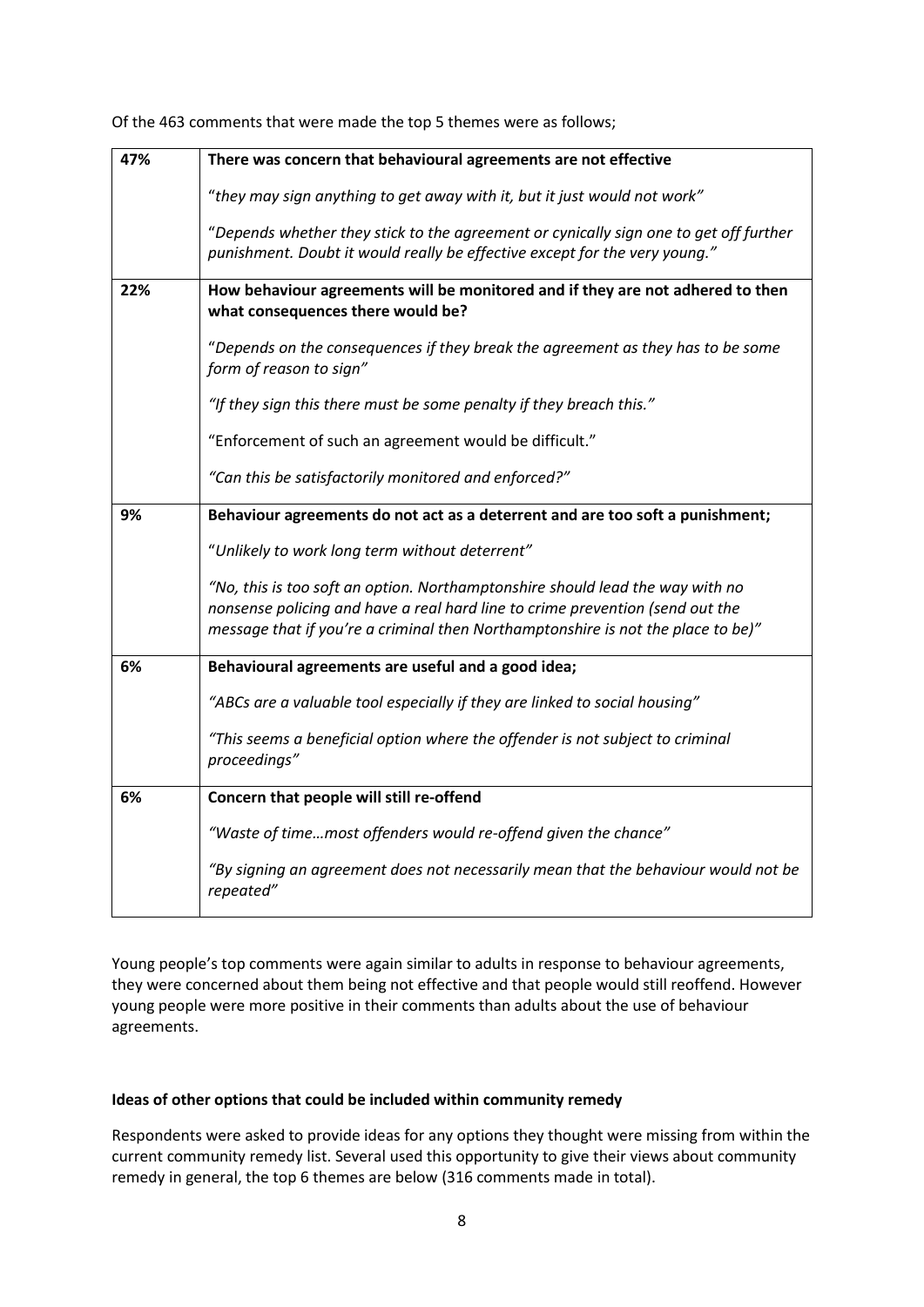| 30% | <b>Wanted harsher punishments</b>                                                                                                                                                                                                                                                                                                                                                                                                                                                                                                                                                                    |
|-----|------------------------------------------------------------------------------------------------------------------------------------------------------------------------------------------------------------------------------------------------------------------------------------------------------------------------------------------------------------------------------------------------------------------------------------------------------------------------------------------------------------------------------------------------------------------------------------------------------|
|     | "Crime should be met with punishment. There are far too few offenders being caught<br>for the crimes they've committed. I know there are issues with funding and<br>overcrowding in prisons etc. This cannot be dealt with at this level. I really believe that<br>low level crooks think they can just help themselves to what isn't theirs. I have been a<br>victim of crime. I have had my van broken into a few times. The police don't even visit. I<br>have to pay an excess on my insurance and then my premiums go up. It's just so<br>frustrating."                                         |
|     | "Harsh sentences for first time offenders to hopefully put them off doing it again.<br>Should do more community work"                                                                                                                                                                                                                                                                                                                                                                                                                                                                                |
| 11% | For offenders to give up their own time within the community, or to apologise to the<br>wider community                                                                                                                                                                                                                                                                                                                                                                                                                                                                                              |
|     | "A public apology forum, newsletter, website etc. where offenders can voluntarily offer<br>their story and apology it increase access to understanding in the wider community,<br>even if it was anonymised"                                                                                                                                                                                                                                                                                                                                                                                         |
|     | "More community service based options e.g. clearing rubbish from the street or parks<br>to address joint antisocial crime."                                                                                                                                                                                                                                                                                                                                                                                                                                                                          |
| 11% | There needs to be a change to how communities are policed, including greater<br>availability of resources                                                                                                                                                                                                                                                                                                                                                                                                                                                                                            |
|     | "A move towards zero tolerance or as best we can manage. That would need<br>government support and funding which is highly unlikely. We are slowly losing control<br>with lower level crime and disorder becoming the norm. It is now far more normal and<br>expected that low level will never get deployed or action taken anyway. It is recognised<br>there are less police, less staff to support, a huge increase in workload and far less likely<br>to see a cop or get a response. If we act quickly we may prevent the decline before<br>generations find this level acceptable and normal." |
| 7%  | Additional support needed for victims and offenders                                                                                                                                                                                                                                                                                                                                                                                                                                                                                                                                                  |
|     | "Both victim and offender should be able to call on support for as long as they need it."                                                                                                                                                                                                                                                                                                                                                                                                                                                                                                            |
|     | "Free first time rehabilitation. Referrals to counselling."                                                                                                                                                                                                                                                                                                                                                                                                                                                                                                                                          |
| 6%  | Education on the impact offending has, and in developing positive morals and values;                                                                                                                                                                                                                                                                                                                                                                                                                                                                                                                 |
|     | "Offenders should be required to watch a documentary showing the devastation<br>caused by their actions to the victims."                                                                                                                                                                                                                                                                                                                                                                                                                                                                             |
|     | "Consequences need to be taught from nursery age."                                                                                                                                                                                                                                                                                                                                                                                                                                                                                                                                                   |
| 6%  | <b>Other ideas</b>                                                                                                                                                                                                                                                                                                                                                                                                                                                                                                                                                                                   |
|     | "If victim does not want to meet offender, offender should be made to visit other<br>victims of similar crime to see the impact it can have."                                                                                                                                                                                                                                                                                                                                                                                                                                                        |
|     | "For the offender to suggest as to how they may make matters right"                                                                                                                                                                                                                                                                                                                                                                                                                                                                                                                                  |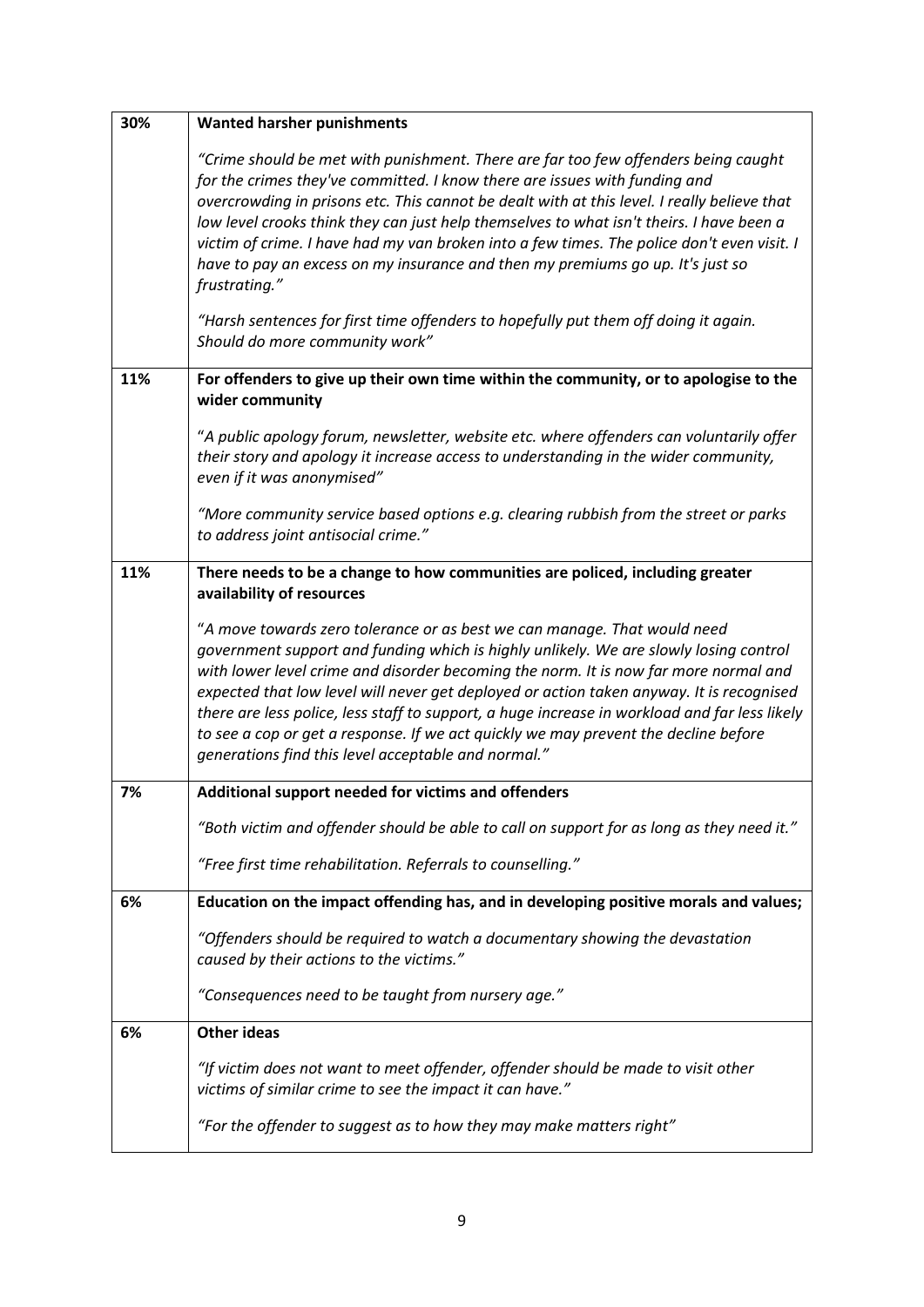| "Suggest a points system or a weekend rehabilitation similarly to traffic school for small<br>or petty crimes"       |
|----------------------------------------------------------------------------------------------------------------------|
| "11 - 18yrs should be offered a mentor to help them, someone to talk to every week"<br>(comment from a young person) |

# **Other general comments**

Respondents were asked for any other comments they had on the subject of community remedy

The top three themes from the 296 comments related to:

# **General comments about the police**

*"A police presence is needed. Saying drug takers unconscious in a kids park is not a police matter is not good enough. I took my child home as I did not want them to see"*

*"more police on the streets would help reduce anti-social actions"*

# **Community remedy being a positive approach**

*"Anything that can help offenders feel accountable for their actions is important"*

*"I would like to see low level crime dealt with more effectively and quickly this seems like a reasonable solution"*

*"I think it is a good way to help people with problems and offer help. It keeps people out of prison for silly reasons" (young person)*

# **Concerns that community remedy will not work**

*From my point of view I do not think that offenders care about how they treat others, so I am not entirely sure if any of these remedies would work out*

*Too soft, too short sighted, insufficient punishment and insufficient support for victims.*

# **Conclusion**

The survey shows that a range of options are needed as respondents varied in their preferences for options within the community remedy. Some respondents would also like to choose several options if allowed, dependent on the situation of both the victim and/or offender.

There was general support for reparative, restorative and rehabilitative forms of out of court disposal. There is less support for the behaviour contracts, although this is a legislative option for anti-social behaviour. However even in this case there are some people who would support his option.

As such by March 2019 the menu of available options for the Community Remedy will be:

- Reparative
- **Restorative**
- Rehabilitative
- Behaviour Contracts (for anti-social behaviour only)